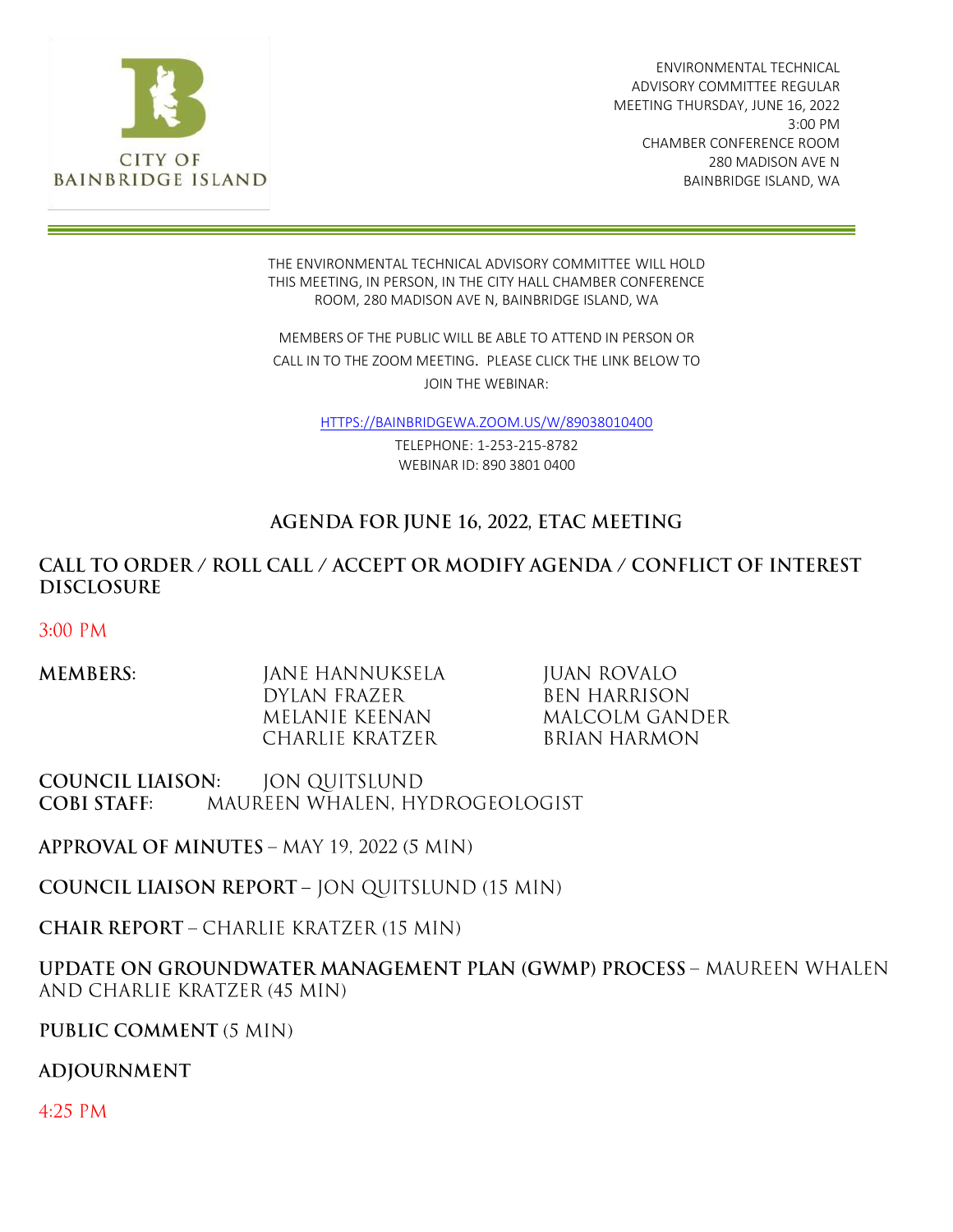## Meeting Minutes

# City of Bainbridge Island Environmental Technical Advisory Committee May 19, 2022 Location: Zoom

#### **Members Present:**

Charlie Kratzer, Melanie Keenan, Malcolm Gander, Ben Harrison, and Jane Hannuksela

#### **Members Absent:**

Dylan Fraser, Brian Harmon, and Juan Rovalo

Meeting began at 3:04 pm

Minutes from March 17, 2022 meeting approved by 5-0 vote.

• Renee Argetsinger, COBI staff in Planning, introduced herself as the COBI point person for posting ETAC agendas, minutes, etc. (in place of Roz)

#### Council Liaison Report (Jon Quitslund)

Council discussions on the following topics of interest to ETAC since last ETAC meeting:

- COBI has a new Director of Planning, Patricia Charnas
- COBI has a new Asst. Director of Planning, HB Harper
- Housing Action Plan consultant is working on a needs assessment
- Transportation Plan
- Winslow sub-area planning process

#### Chair Report (Charlie Kratzer)

- In response to COBI questions about ETAC's challenges and suggestions: Challenges having tasks to work on since we are dependent on Council assignments; Suggestions – allow ETAC to propose agenda items to Council and staff
- In response to COBI questions about ETAC working hours and workplans: Working Hours – Chair suggested 25 hrs/month for Charlie, 25 hrs/month total for Melanie and Malcolm, and 5 hrs/month for other members (total of 75 hrs/month for ETAC); Workplans – see next item
- Attended meeting of GWMP working group on May 9<sup>th</sup>
- Chair has not received any applications or information on interviews for ETAC
- ETAC meetings are going to in-person in June, with phone-in option as before Covid